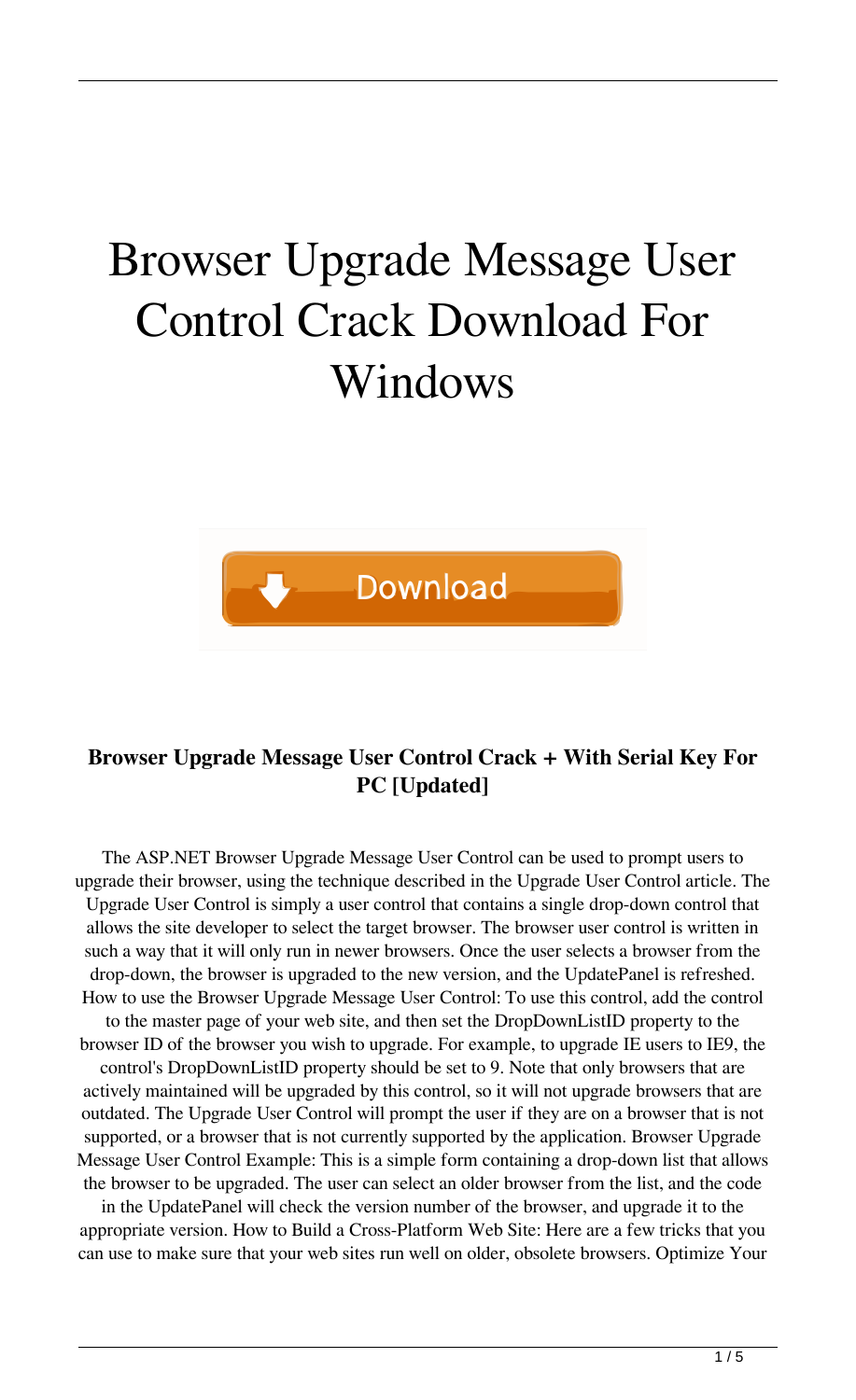Page for IE It's important to know that you should be making your web site work well in older versions of Internet Explorer as well as in modern browsers. That means that there are a few things you need to take into consideration: Try to use Web Standards Avoid using deprecated methods of window.location Use ajax as much as possible Avoid inline styles Use as few images as possible Any of these tricks alone may be an acceptable compromise in this situation, but together you'll get the best combination of old browser compatibility and good web standards. Make Sure Your Application is Cross-Browser Compatible Because this trick is, in my opinion, the most important for cross-browser compatibility, you'll want to make sure you're testing your web site on a wide variety of older browsers. It doesn't need

### **Browser Upgrade Message User Control Crack+ [Updated-2022]**

Browser Upgrade Message User Control is a simple ASP.NET user control that lets you specify the look and feel of a browser upgrade message. It is basically a browser compatibility warning, often appearing at the top of the page if your site uses an old browser. Most of the time, when a user sees the browser upgrade message, they should upgrade their browser. How the Browser Upgrade Message User Control Works: This control uses MOSe, a popular standard for web content presentation (described at It also uses MS's technology to update the browser display. Browser Upgrade Message User Control code (right-click on page, view Source): 81e310abbf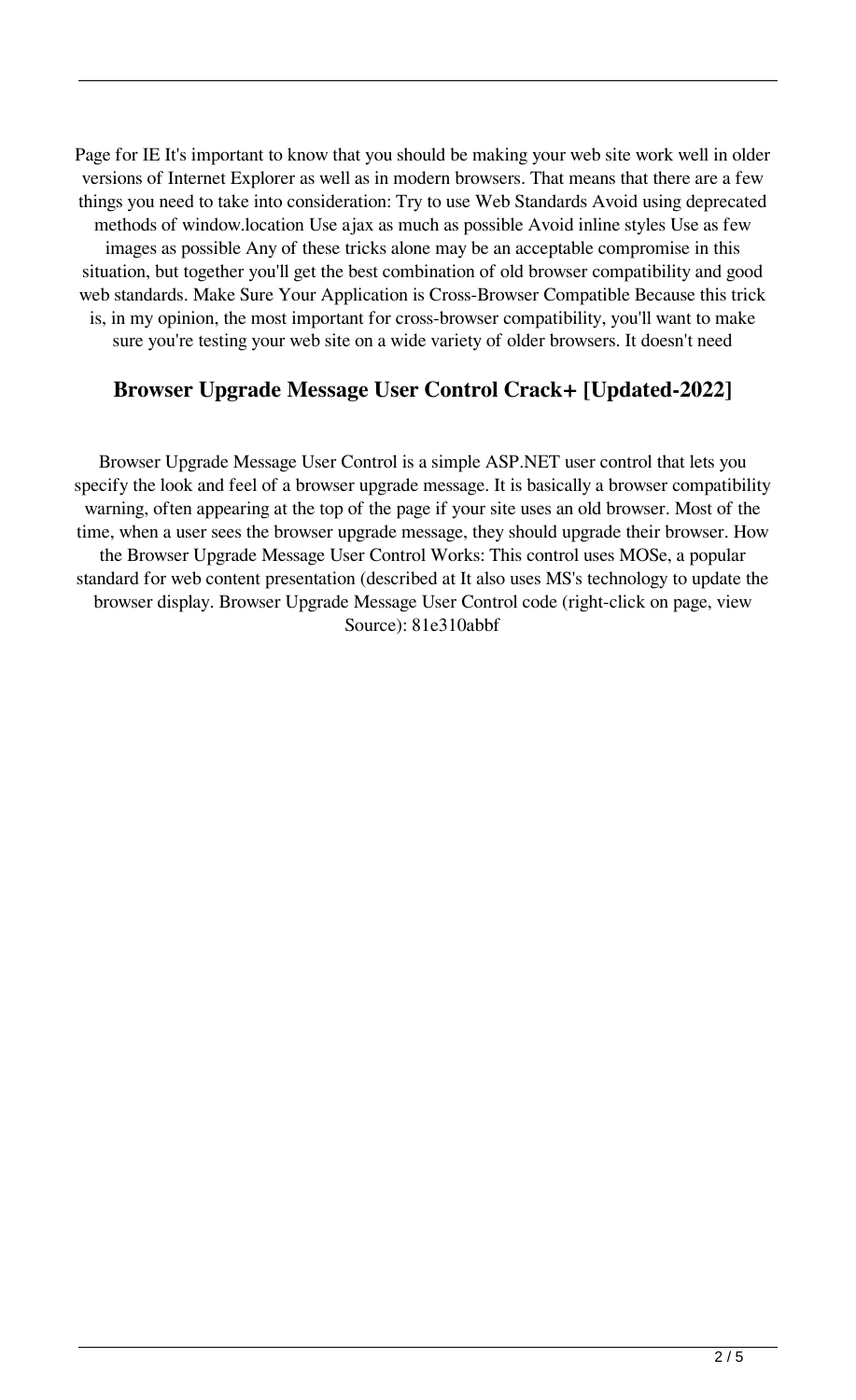#### **Browser Upgrade Message User Control**

The first is regular drag and drop editing of a template. The second and third are content and control access controls. The fourth is a way to work on a layout as a whole. Design View: Layout View: Content View: Control Access View: Px's Scripting API allows you to create a programmatic interface to your websites to interact with users, such as scrolling menus and Ajax-based features. As a first step, you must read the following article, which explains what the scripting API is and how to create a Px script. The next step is to create a script. To do this, you must create a new project and add the script classes, which are compiled into the bin folder of your project, by default. The next sections will show you how to add a new script to your project. Add a New Script to a Px Project The scripting API can be added to any Px project. The following steps show you how to add a new script to a Px project. Add a Script Class Before you can create a Px script, you must add a script class. To do this, create a new Px project and select New Project from the File menu. When you do this, you are creating a new ASP.NET Web Forms project. Select PxScript from the list of project templates, as shown in Figure A. The PxScript template is typically used for website prototypes or web applications. Figure A Figure A Figure A The file hierarchy of your Px project is shown in Figure B. To add a new script to your project, select the Scripts folder. In the left pane of the Solution

#### **What's New In Browser Upgrade Message User Control?**

Browser Upgrade Message User Control (BUMU) lets ASP.NET web developers make their sites work well for users of older browsers. You can include BUMU in an ASP.NET page, and it checks the browser version. If the version is old, it displays a message saying "Your version of Internet Explorer is old; please upgrade to the latest version." It's designed to be friendly, but doesn't rely on the user to click a button to upgrade. This control simply displays a message. You can add a link to a web page that gives the user a link to an alternative site. In that case, the message is only displayed once. You can also programmatically stop the message from appearing, or display it whenever a user clicks on a page that uses this control. This control can be used with any version of Internet Explorer, Internet Explorer for Mac, and Netscape. This control is a very simple component, and requires only a script manager. BUMU does not render any server controls, but does display the message and link, and is noiseless. How to install and add to an ASP.NET page: Download the control and include it in your project. Include the following in your page header: Insert the following code in your ASP.NET web page: How to use the ASP.NET Browser Upgrade Message User Control in your ASP.NET page This control will generate a warning message if the browser version is not up to date, unless the "displayUpgradeMessage" attribute is set to "false". The "onServerSideMessage" attribute lets you include a link on your page that is either a link to a page where the user is redirected if the page requires the latest version, or a link that doesn't redirect the user. The "showUpgradeDialogOnClick" attribute lets you programmatically set the following: Whether to display the message and link (default is "true") Whether to display the message and link in a modal dialog (default is "false") Whether to display the message and link only once (default is "true") Whether to display a noiseless dialog (default is "false")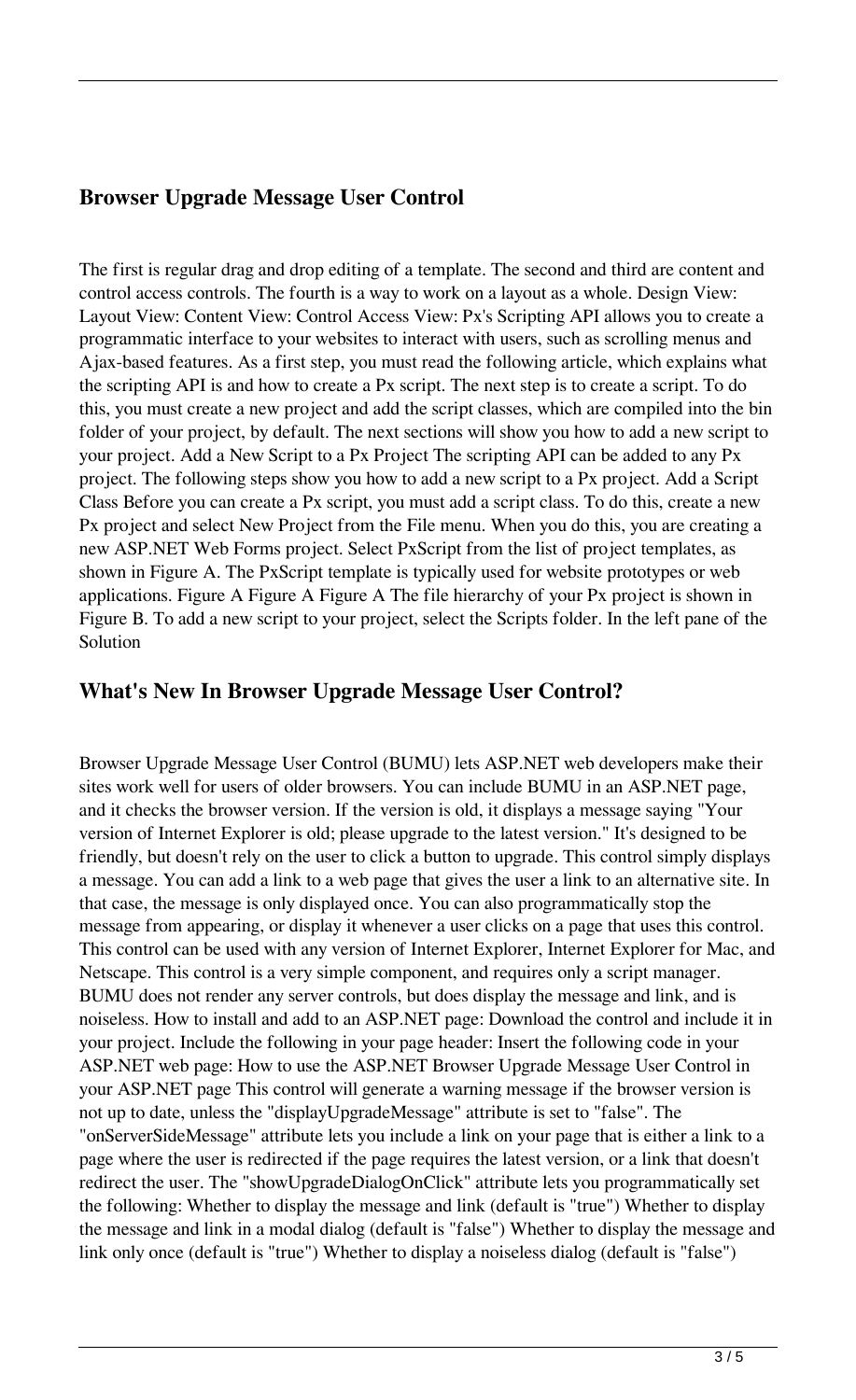Whether to update the control to the latest version (default is "true") The "offServerSideMessage" attribute lets you programmatically set whether the message and link should be removed. The default is "false". The "offServerSideMessageOnClick" attribute lets you programmatically set whether the message and link should be removed after the user clicks the